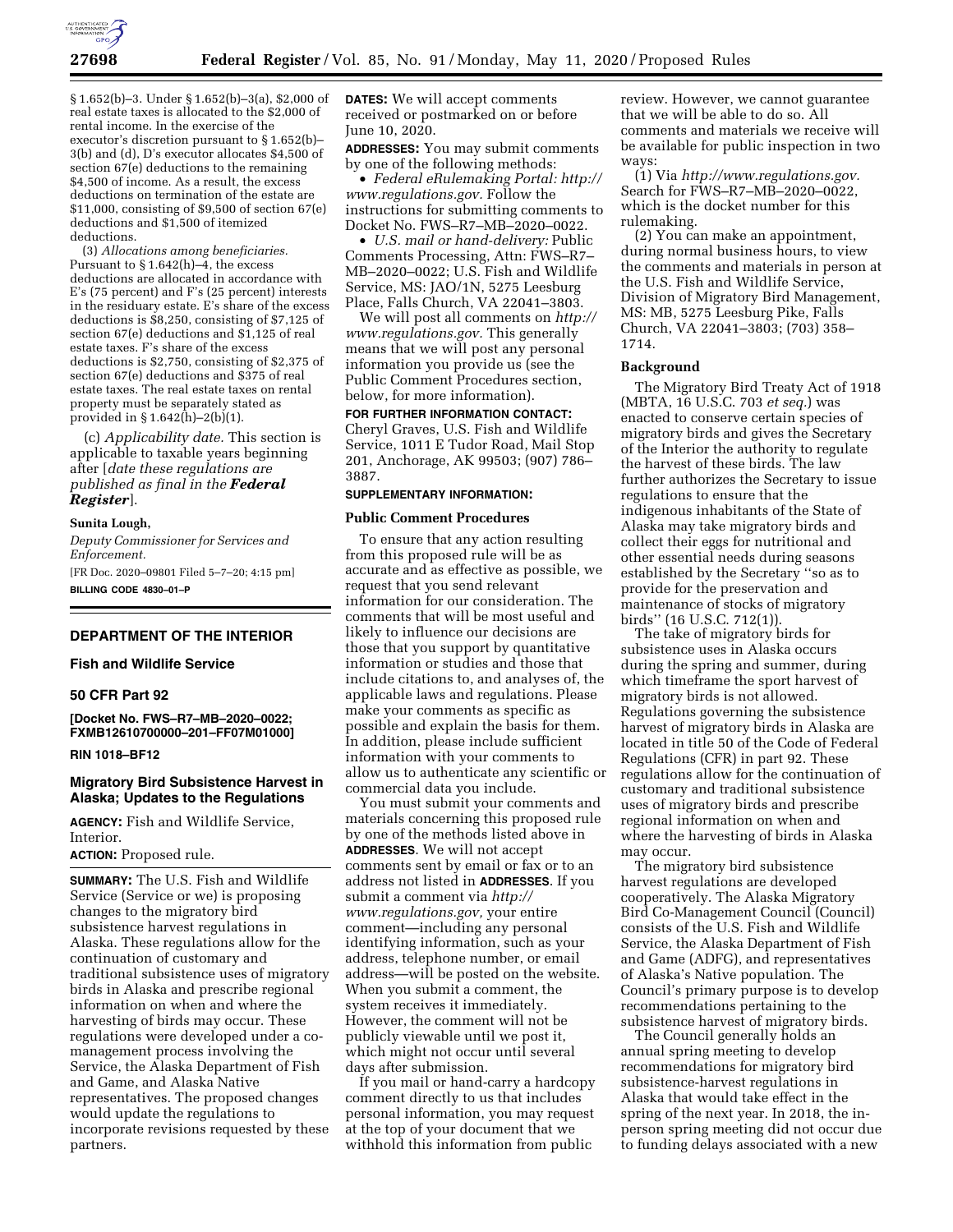Federal review and approval process for financial assistance. Instead, the Council voted via teleconference and email in spring 2018 to approve subsistence harvest regulations that would take effect during the 2019 harvest season. The Council's recommendations were presented to the Pacific Flyway Council (PFC) for review and subsequent submission to the Service Regulations Committee (SRC) for approval at the SRC meeting on October 16–17, 2018. Because development of a proposed rule incorporating changes to subsistence harvest regulations for the 2019 season was delayed, we issued an interim rule that allowed subsistence hunting to begin on April 2, 2019, with the same harvest regulations from the 2018 season.

In 2019, the Council held meetings on April 4–5, to develop recommendations for migratory bird subsistence-harvest regulations in Alaska that would take effect during the 2020 harvest season. The Council's recommendations were presented to the PFC for review and subsequent submission to the SRC for approval at the SRC meeting on October 8–9, 2019.

This proposed rule contains changes to the subsistence harvest regulations recommended by the Council in 2018 and 2019, as described below.

#### **Proposed Revisions to the Regulations**

Per the collaborative process described above, this document proposes updates to the regulations for the taking of migratory birds for subsistence uses in Alaska during the spring and summer. This rule also sets forth a list of migratory bird season openings and closures in Alaska by region.

We are proposing the same subsistence harvest regulations in subpart D, Annual Regulations Governing Subsistence Harvest, as those from the 2018 and 2019 subsistence harvest seasons (see 83 FR 13684, March 30, 2018, and 84 FR 12946, April 3, 2019) for the 2020 season with the following five exceptions:

### *(1) Yukon/Kuskokwim Delta Region 30- Day Closure Period*

The Yukon Delta National Wildlife Refuge proposed in 2018 to extend the date range for the 30-day primary nesting period closure from June 1– August 15 to May 15–August 15 for the Yukon/Kuskokwim Delta Region of Alaska. The current date range (June 1– August 15) to set the 30-day closure does not sufficiently protect many nesting waterbird species during early nesting in years that allow early nesting. The proposal extends the date range for the 30-day primary nesting period closure by 2 weeks on the front end to provide Yukon Delta National Wildlife Refuge managers the flexibility to begin the 30-day closure period in May in years that allow early nesting. The proposal was approved by the Council, reviewed by the PFC, and adopted by the SRC in 2018 for implementation beginning with the 2019 subsistence harvest season. However, as described above, the proposed rule incorporating changes to subsistence harvest regulations for the 2019 season was delayed.

## *(2) North Slope Region Unit Boundary Change*

The North Slope Borough Fish and Game Management Committee proposed in 2019 to adjust the boundary between the Northern and Southern Units of the North Slope Region in Alaska to move the communities of Atqasuk and Wainwright from the Southern Unit to the Northern Unit. The North Slope Region is divided into three units (Northern, Southern, and Eastern) due to its large geographic extent. Each of the units is defined by a unique set of season dates, including a 30-day primary nesting period closure, to accommodate high variation in snowmelt patterns, species composition, egg availability, and hunter access across the region. Currently, season dates in the Northern Unit better align with the timing of hunting activities in Atqasuk and Wainwright, relative to spring break-up patterns and the phenology of migratory birds, than those of the Southern Unit. Accordingly, the proposed change will result in season dates that more effectively balance the opportunity for hunters to harvest birds and eggs with an appropriate 30-day closure period to protect birds during the primary nesting period. This change in unit boundaries is not expected to result in increased harvest of birds and eggs in the North Slope Region. The proposed boundary descriptions for the Northern and Southern Units are as follows:

*Northern Unit:* From Icy Cape, everything east of longitude line 161°55′ W and north of latitude line 69°45′ N to the west bank of Sagavanirktok River and north to 71°.

*Southern Unit:* Southwestern North Slope Borough boundary northeast to Icy Cape, and everything west of longitude line 161°55′ W and south of latitude line 69°45′ N to the west bank of the Sagavanirktok River and south along the west bank to the North Slope Borough boundary, then west to the beginning.

# *(3) North Slope Region 30-Day Closure Period*

The North Slope Borough Fish and Game Management Committee proposed in 2019 to allow flexible dates for the 30-day primary nesting period closure in the North Slope Region of Alaska. All Alaska subsistence harvest regions, except the Yukon/Kuskokwim Delta (YKD) Region, use fixed dates for the mandatory 30-day primary nesting period closure when bird and egg take is prohibited. The North Slope Region varies annually in multiple environmental and biological factors (*e.g.,* timing of snowmelt, ambient temperature, and birds' body condition). Arctic-nesting geese show wide fluctuations in nesting from year to year in response to annual environmental variations; however, over the past 30 years, studies on several species have demonstrated a consistent trend toward earlier nest initiation. Thus, in some years, the fixed dates of the 30-day closure do not align well with the primary nesting period. This proposal would allow the dates for the 30-day closure period in the North Slope Region to be changed from fixed dates published in the **Federal Register** to variable, annually derived dates if environmental and biological conditions warrant such a change. If a change in dates is unwarranted, the dates published in the **Federal Register** would apply.

A North Slope Region working group was established in fall 2019 that includes members from the North Slope Borough Fish and Game Management Committee, North Slope Borough Department of Wildlife, Yukon Delta National Wildlife Refuge (YDNWR), Service Alaska Region–Division of Migratory Bird Management, ADFG, and local villagers to develop a protocol for determining the annual process of establishing the 30-day closure dates, and communicating that information to hunters across the North Slope Region. The protocol will be modeled similarly to that used by the YKD Region, where the YDNWR and the Association of Village Council Presidents (AVCP) annually agree on the 30-day closure dates based on reports of when most birds have initiated nesting from field biologists and local villagers. Upon agreeing to closure dates, the YDNWR and AVCP prepare and distribute outreach materials to announce the closure dates.

# *(4) North Slope Region Special Brant Hunting Season Boundary*

The North Slope Borough Fish and Game Management Committee proposed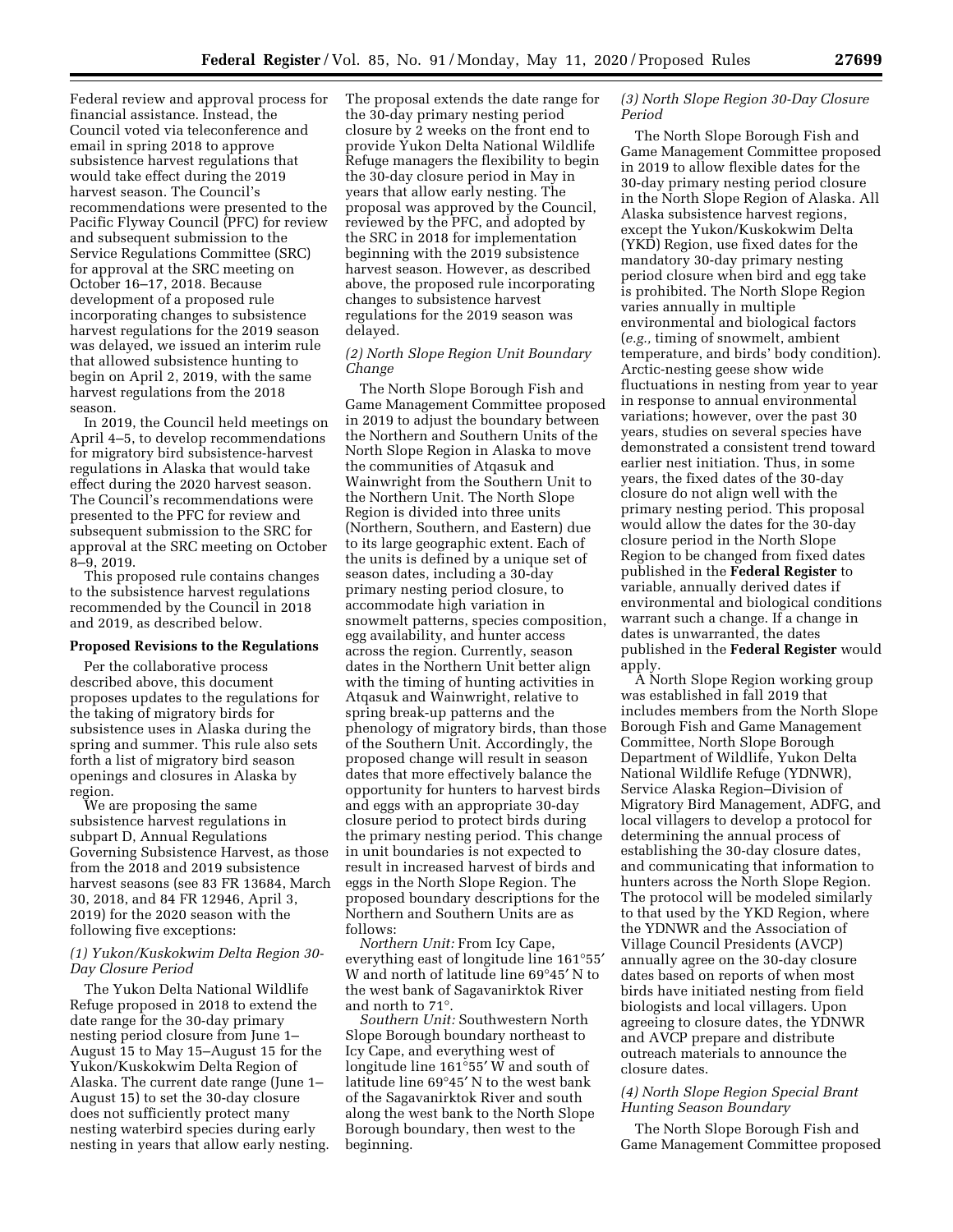in 2019 to change the southern boundary of the Special Brant Hunting Season on the North Slope Region of Alaska. Non-breeding and failedbreeding brant annually migrate from the Yukon/Kuskokwim Delta northward along the western coast of Alaska to the Teshekpuk Lake area on the North Slope to undergo molt of primary flight feathers. The Special Black Brant Hunting Season regulations currently allow harvest of migrating brant from June 20 through July 5 along the coastline and in open water around the village of Wainwright. The proposed change would extend the boundary associated with the Special Black Brant Hunting Season south and west to include the entirety of Kasegaluk Lagoon to provide hunters from the village of Point Lay the opportunity to harvest migrating brant. This boundary change may increase brant harvest slightly in the North Slope Region, but any additional harvest is expected to have negligible impact to brant population status.

The proposed boundary description for the North Slope Region's Special Black Brant Hunting Season is as follows:

Special Black Brant Hunting Season: June 20–July 5. The open area consists of the coastline from the mean highwater line outward to the North Slope Borough boundary to include open water and barrier islands from southern Kasegaluk Lagoon from latitude line 69°16′ N to the north and east to longitude line 158°30′ W.

### *(5) Kodiak Archipelago Region Kodiak Island Roaded Area Closure*

In 2019, the Kodiak Archipelago Regional Management Body proposed in the Kodiak Island Roaded Area in the Kodiak Archipelago Region of Alaska to allow migratory bird hunting and egg gathering by registration permit only for a 3-year trial period (2020–2022) after which the regulation would sunset. The Roaded Area would remain closed to hunting and egg gathering for Arctic terns, Aleutian terns, mew gulls, and emperor geese. The purpose of the proposed regulation is to allow all residents of the Kodiak Archipelago Region the opportunity to participate in subsistence hunting activities without the need for a boat. Current regulations close the Roaded Area to all subsistence migratory bird hunting and egg gathering, but allow these activities in adjacent marine waters beyond 500 feet from shore, including offshore islands where access requires a watercraft.

The proposed subsistence hunt in the Roaded Area will be administered as a registration permit hunt with a harvest

reporting requirement for a 3-year trial period. Following the 3-year trial period, the Roaded Area would close in 2023 to migratory bird hunting and egg gathering. Reopening the Roaded Area would require a new proposal and approval in 2022. The Roaded Area has been closed to subsistence hunting since spring 2003 when spring-summer subsistence hunting and egg gathering was legalized, so there is a lack of subsistence harvest information for this area. The registration permit hunt with mandatory reporting of hunter activity and harvest will allow estimation of hunter participation, bird and egg harvest, and harvest composition during the 3-year trial period. These data will inform a proposal and decision to reopen the Roaded Area to subsistence hunting in the future. The Roaded Area registration permit will be administered by the ADFG Division of Subsistence in cooperation with the Sun'aq Tribe of Kodiak. Administration of the registration permit will be similar to that of the registration permit for subsistence hunting administered successfully in Cordova, Alaska, that has a reporting rate of 93 percent.

The Council recognized the necessity to protect species of conservation concern if a registration permit for subsistence hunting is approved for the Roaded Area; thus, spring-summer subsistence hunting and egg gathering in the Roaded Area would remain closed for Arctic terns, Aleutian terns, mew gulls, and emperor geese. Arctic and Aleutian tern nesting colonies have declined by greater than 80 percent in Alaska over the last 20 years, and only a few colonies remain on Kodiak Island, the largest of which are within the Roaded Area. Thus, protecting these tern species from further decline is a high priority of multiple stakeholders including the Council. Furthermore, the Roaded Area would remain closed to take of mew gulls and eggs because colony-level disturbance from targeted mew gull harvest could be detrimental to nesting terns and mew gull nests, and eggs may be confused with those of terns resulting in incidental harvest of tern eggs. Also, the Roaded Area would remain closed to take of emperor geese out of concern that it would provide unrestricted hunter access to a relatively small wintering population of emperor geese that utilize several bays near the road system, potentially increasing harvest vulnerability of a carefully managed species.

# **Compliance With the MBTA and the Endangered Species Act**

The Service has dual objectives and responsibilities for authorizing a

subsistence harvest while protecting migratory birds and endangered and threatened species. Although these objectives continue to be challenging, they are not irreconcilable, provided that: (1) Regulations continue to protect endangered and threatened species; (2) measures to address documented threats are implemented; and (3) the subsistence community and other conservation partners commit to working together.

Mortality, sickness, and poisoning from lead exposure have been documented in many waterfowl species, including threatened spectacled and Steller's eiders. While lead shot has been banned nationally for waterfowl hunting since 1991, Service staff have documented significant availability of lead shot in waterfowl rounds for sale in communities on the Yukon-Kuskokwim Delta and North Slope. The Service will work with partners to increase our education, outreach, and enforcement efforts to ensure that subsistence waterfowl hunting is conducted using nontoxic shot.

# *Conservation Under the MBTA*

We have monitored subsistence harvest for more than 25 years through the use of household surveys in the most heavily used subsistence harvest areas, such as the Yukon-Kuskokwim Delta. Based on our monitoring of the migratory bird species and populations taken for subsistence, we find that this rule will provide for the preservation and maintenance of migratory bird stocks as required by the MBTA. Communication and coordination between the Service, the Comanagement Council, and the Pacific Flyway Council have allowed us to set harvest regulations to ensure the longterm viability of the migratory bird stocks. In addition, Alaska migratory bird subsistence harvest rates have continued to decline since the inception of the subsistence-harvest program, reducing concerns about the program's consistency with the preservation and maintenance of stocks of migratory birds.

### *Endangered Species Act Consideration*

Spectacled eiders (*Somateria fischeri*) and the Alaska-breeding population of Steller's eiders (*Polysticta stelleri*) are listed as threatened species under the Endangered Species Act of 1973, as amended (ESA; 16 U.S.C. 1531 *et seq.*). Their migration and breeding distribution overlap with areas where the spring and summer subsistence migratory bird hunt is open in Alaska. Neither species is included in the list of subsistence migratory bird species at 50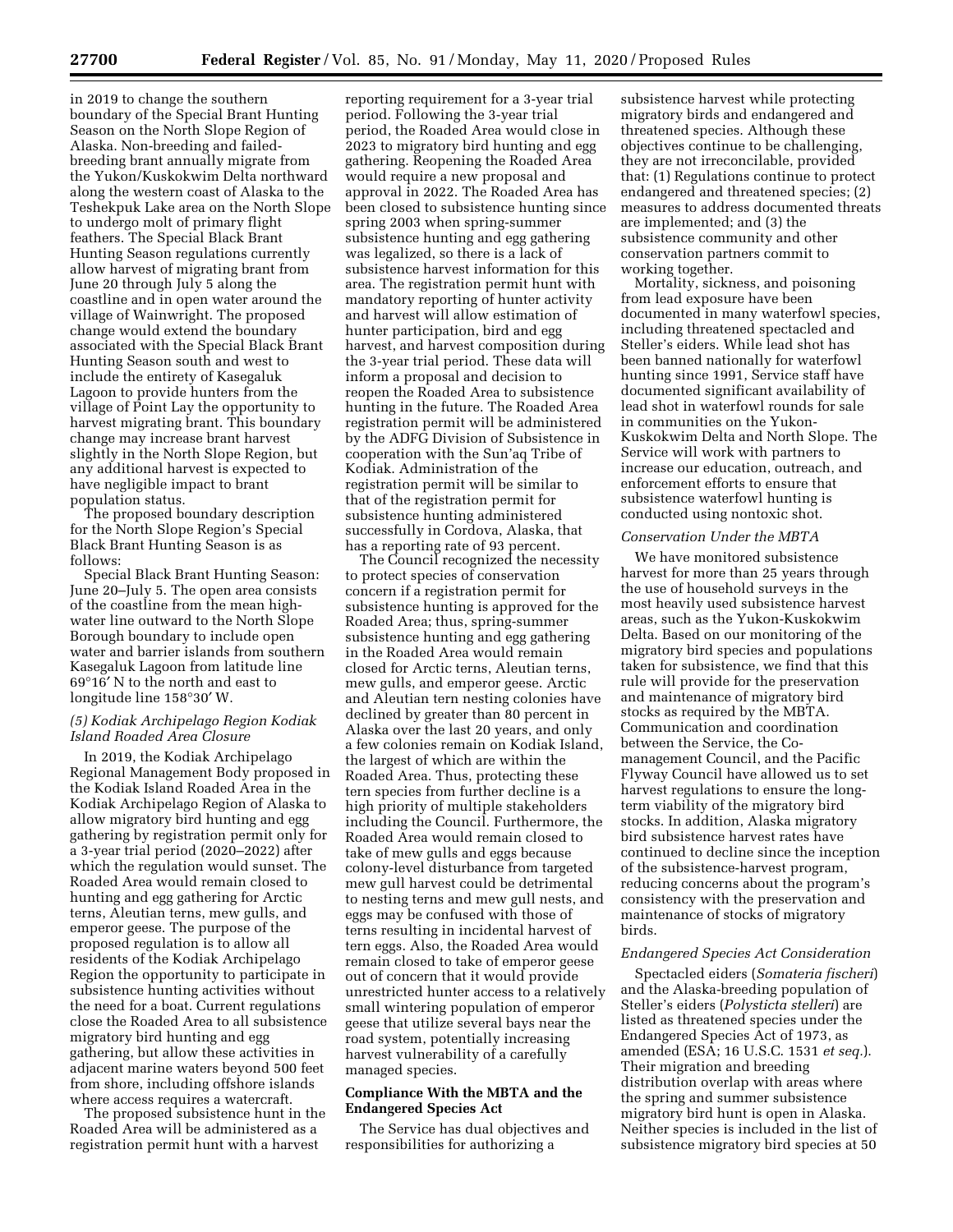CFR 92.22; therefore, both species are closed to subsistence harvest. The Service notes that progress is being made with other eider conservation measures, including partnering with the North Slope Migratory Bird Task Force, for increased waterfowl-hunter awareness, continued enforcement of the regulations, and in-season verification of the harvest. Moreover, under 50 CFR 92.21 and 92.32, the Service may implement emergency closures, if necessary, to protect Steller's eiders or any other endangered or threatened species or migratory bird population.

Section 7 of the ESA requires the Secretary of the Interior to review other programs administered by the Department of the Interior and utilize such programs in furtherance of the purposes of the ESA. The Secretary is further required to insure that any action authorized, funded, or carried out by the Department of the Interior is not likely to jeopardize the continued existence of any endangered species or threatened species or result in the destruction or adverse modification of critical habitat.

The Alaska Division of Migratory Bird Management conducted an intra-agency consultation with the Service's Fairbanks Fish and Wildlife Field Office on this proposed and a related interim rule. The consultation was completed with a biological opinion that concluded these rulemaking actions are not likely to jeopardize the continued existence of endangered or threatened species or result in the destruction or adverse modification of designated critical habitat. Therefore, we have determined that this rule complies with the ESA.

# **Comment Period**

Implementation of the Service's 2013 supplemental environmental impact statement on the hunting of migratory birds resulted in changes to the overall timing of the annual regulatory schedule for the establishment of migratory bird hunting regulations and the Alaska migratory bird subsistence harvest regulations. The programmatic document, ''Second Final Supplemental Environmental Impact Statement: Issuance of Annual Regulations Permitting the Sport Hunting of Migratory Birds (EIS 20130139),'' filed with the Environmental Protection Agency (EPA) on May 24, 2013, addresses compliance with the National Environmental Policy Act by the Service for issuance of the annual framework regulations for hunting of migratory game bird species. We published a notice of availability in the **Federal** 

**Register** on May 31, 2013 (78 FR 32686), and our Record of Decision on July 26, 2013 (78 FR 45376).

Moving the annual SRC meeting from July to October has greatly shortened our period to publish the proposed regulations and solicit comments. We are further bounded by a subsistence harvest start date of April 2, 2020. Thus, we have established a 30-day comment period for this proposed rule (see **DATES**, above), and we will be conducting tribal consultations within Alaska simultaneously. We believe a 30-day comment period gives the public adequate time to provide meaningful comments.

#### **Required Determinations**

*Executive Order 13771—Reducing Regulation and Controlling Regulatory Costs* 

This proposed rule is not subject to the requirements of Executive Order 13771 (82 FR 9339, February 3, 2017) because this proposed rule would establish annual harvest limits related to routine hunting or fishing.

### *Regulatory Planning and Review (Executive Orders 12866 and 13563)*

Executive Order 12866 provides that the Office of Information and Regulatory Affairs (OIRA) will review all significant rules. OIRA has determined that this proposed rule is not significant.

Executive Order 13563 reaffirms the principles of E.O. 12866 while calling for improvements in the nation's regulatory system to promote predictability, to reduce uncertainty, and to use the best, most innovative, and least burdensome tools for achieving regulatory ends. The executive order directs agencies to consider regulatory approaches that reduce burdens and maintain flexibility and freedom of choice for the public where these approaches are relevant, feasible, and consistent with regulatory objectives. E.O. 13563 emphasizes further that regulations must be based on the best available science and that the rulemaking process must allow for public participation and an open exchange of ideas. We have developed this proposed rule in a manner consistent with these requirements.

#### *Regulatory Flexibility Act*

The Department of the Interior certifies that this proposed rule will not have a significant economic impact on a substantial number of small entities as defined under the Regulatory Flexibility Act (5 U.S.C. 601 *et seq.*). A regulatory flexibility analysis is not required. Accordingly, a Small Entity Compliance Guide is not required. This proposed rule would legalize a preexisting subsistence activity, and the resources harvested will be consumed.

# *Small Business Regulatory Enforcement Fairness Act*

This proposed rule is not a major rule under 5 U.S.C. 804(2), the Small Business Regulatory Enforcement Fairness Act. This proposed rule:

(a) Would not have an annual effect on the economy of \$100 million or more. It legalizes and regulates a traditional subsistence activity. It will not result in a substantial increase in subsistence harvest or a significant change in harvesting patterns. The commodities that will be regulated under this rule are migratory birds. This proposed rule deals with legalizing the subsistence harvest of migratory birds and, as such, does not involve commodities traded in the marketplace. A small economic benefit from this rule derives from the sale of equipment and ammunition to carry out subsistence hunting. Most, if not all, businesses that sell hunting equipment in rural Alaska qualify as small businesses. We have no reason to believe that this proposed rule would lead to a disproportionate distribution of benefits.

(b) Would not cause a major increase in costs or prices for consumers; individual industries; Federal, State, or local government agencies; or geographic regions. This proposed rule does not deal with traded commodities and, therefore, would not have an impact on prices for consumers.

(c) Would not have significant adverse effects on competition, employment, investment, productivity, innovation, or the ability of U.S.-based enterprises to compete with foreign-based enterprises. This proposed rule deals with the harvesting of wildlife for personal consumption. It would not regulate the marketplace in any way to generate substantial effects on the economy or the ability of businesses to compete.

### *Unfunded Mandates Reform Act*

We have determined and certified under the Unfunded Mandates Reform Act (2 U.S.C. 1501 *et seq.*) that this rule will not impose a cost of \$100 million or more in any given year on local, State, or tribal governments or private entities. The proposed rule would not have a significant or unique effect on State, local, or tribal governments or the private sector. A statement containing the information required by the Unfunded Mandates Reform Act is not required. Participation on regional management bodies and the Comanagement Council requires travel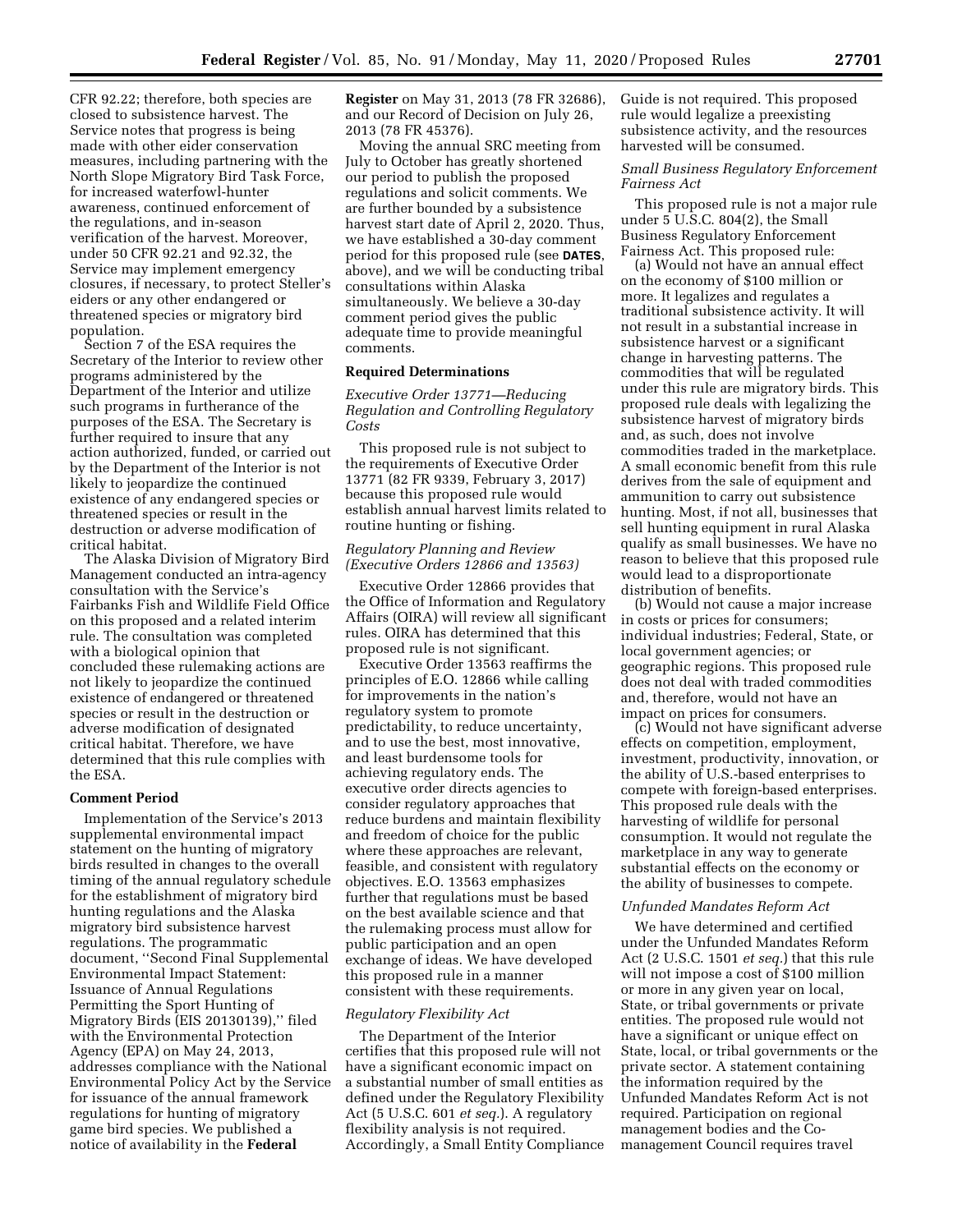expenses for some Alaska Native organizations and local governments. In addition, they assume some expenses related to coordinating involvement of village councils in the regulatory process. Total coordination and travel expenses for all Alaska Native organizations are estimated to be less than \$300,000 per year. In a notice of decision (65 FR 16405; March 28, 2000), we identified 7 to 12 partner organizations (Alaska Native nonprofits and local governments) to administer the regional programs. The ADFG also incurs expenses for travel to Council and regional management body meetings. In addition, the State of Alaska would be required to provide technical staff support to each of the regional management bodies and to the Council. Expenses for the State's involvement may exceed \$100,000 per year, but should not exceed \$150,000 per year. When funding permits, we make annual grant agreements available to the partner organizations and the ADFG to help offset their expenses.

#### *Takings (Executive Order 12630)*

Under the criteria in Executive Order 12630, this proposed rule would not have significant takings implications. This proposed rule is not specific to particular land ownership, but applies to the harvesting of migratory bird resources throughout Alaska. A takings implication assessment is not required.

# *Federalism (Executive Order 13132)*

Under the criteria in Executive Order 13132, this proposed rule does not have sufficient federalism implications to warrant the preparation of a federalism summary impact statement. We discuss effects of this rule on the State of Alaska in the *Unfunded Mandates Reform Act*  section, above. We worked with the State of Alaska to develop these proposed regulations. Therefore, a federalism summary impact statement is not required.

#### *Civil Justice Reform (Executive Order 12988)*

The Department, in promulgating this proposed rule, has determined that it would not unduly burden the judicial system and that it meets the requirements of sections 3(a) and 3(b)(2) of Executive Order 12988.

### *Government-to-Government Relations With Native American Tribal Governments*

Consistent with Executive Order 13175 (65 FR 67249; November 6, 2000), ''Consultation and Coordination with Indian Tribal Governments,'' and Department of Interior policy on

Consultation with Indian Tribes (December 1, 2011), we will send letters via electronic mail to all 229 Alaska Federally recognized Indian tribes. Consistent with Congressional direction (Pub. L. 108–199, div. H, Sec. 161, Jan. 23, 2004, 118 Stat. 452, as amended by Pub. L. 108–447, div. H, title V, Sec. 518, Dec. 8, 2004, 118 Stat. 3267), we also will send letters to approximately 200 Alaska Native corporations and other tribal entities in Alaska soliciting their input as to whether or not they would like the Service to consult with them on the proposed migratory bird subsistence harvest regulations.

We implemented the amended treaty with Canada with a focus on local involvement. The treaty calls for the creation of management bodies to ensure an effective and meaningful role for Alaska's indigenous inhabitants in the conservation of migratory birds. According to the Letter of Submittal, management bodies are to include Alaska Native, Federal, and State of Alaska representatives as equals. They develop recommendations for, among other things: Seasons and bag limits, methods and means of take, law enforcement policies, population and harvest monitoring, education programs, research and use of traditional knowledge, and habitat protection. The management bodies involve village councils to the maximum extent possible in all aspects of management. To ensure maximum input at the village level, we required each of the 11 participating regions to create regional management bodies consisting of at least one representative from the participating villages. The regional management bodies meet twice annually to review and/or submit proposals to the statewide body.

### *Paperwork Reduction Act of 1995 (PRA)*

This rule does not contain any new collections of information that require Office of Management and Budget (OMB) approval under the PRA (44 U.S.C. 3501 *et seq.*). We may not conduct or sponsor and you are not required to respond to a collection of information unless it displays a currently valid OMB control number. OMB has reviewed and approved our collection of information associated with voluntary annual household surveys that we use to determine levels of subsistence take (OMB Control Number 1018–0124, expires August 31, 2022).

# *National Environmental Policy Act Consideration (42 U.S.C. 4321 et seq.)*

The annual regulations and options are considered in a February 2020

environmental assessment, ''Managing Migratory Bird Subsistence Hunting in Alaska: Hunting Regulations for the 2020 Spring/Summer Harvest.'' Copies are available from the person listed under **FOR FURTHER INFORMATION CONTACT** or at *[http://](http://www.regulations.gov)*

*[www.regulations.gov.](http://www.regulations.gov)* 

# *Energy Supply, Distribution, or Use (Executive Order 13211)*

Executive Order 13211 requires agencies to prepare Statements of Energy Effects when undertaking certain actions. This is not a significant regulatory action under this Executive Order; it allows only for traditional subsistence harvest and improves conservation of migratory birds by allowing effective regulation of this harvest. Further, this proposed rule is not expected to significantly affect energy supplies, distribution, or use. Therefore, a Statement of Energy Effects is not required.

### **List of Subjects in 50 CFR Part 92**

Hunting, Treaties, Wildlife.

#### **Proposed Regulation Promulgation**

For the reasons set out in the preamble, we propose to amend title 50, chapter I, subchapter G, of the Code of Federal Regulations as follows:

# **PART 92—MIGRATORY BIRD SUBSISTENCE HARVEST IN ALASKA**

■ 1. The authority citation for part 92 continues to read as follows:

**Authority:** 16 U.S.C. 703–712.

- 2. Amend § 92.31 by:
- a. Revising paragraph (b)(2);

■ b. Revising the first sentence of paragraph (e) and adding a new sentence to follow the newly revised first sentence;

■ c. Revising the introductory text of paragraph (g)(1) and paragraphs  $(g)(1)(iii)$  and  $(g)(2)$ ; and

 $\blacksquare$  d. Redesignating paragraphs (g)(4) and  $(g)(5)$  as paragraphs  $(g)(5)$  and  $(g)(6)$  and adding a new paragraph (g)(4).

The revisions and additions read as follows:

### **§ 92.31 Region-specific regulations.**

\* \* \* \* \*  $(b) * * * *$ 

(2) Closure: 30-day closure dates to be announced by the Service's Alaska Regional Director or his designee, after consultation with field biologists and the Association of Village Council President's Waterfowl Conservation Committee. This 30-day period will occur between May 15 and August 15 of each year. A press release announcing the actual closure dates will be